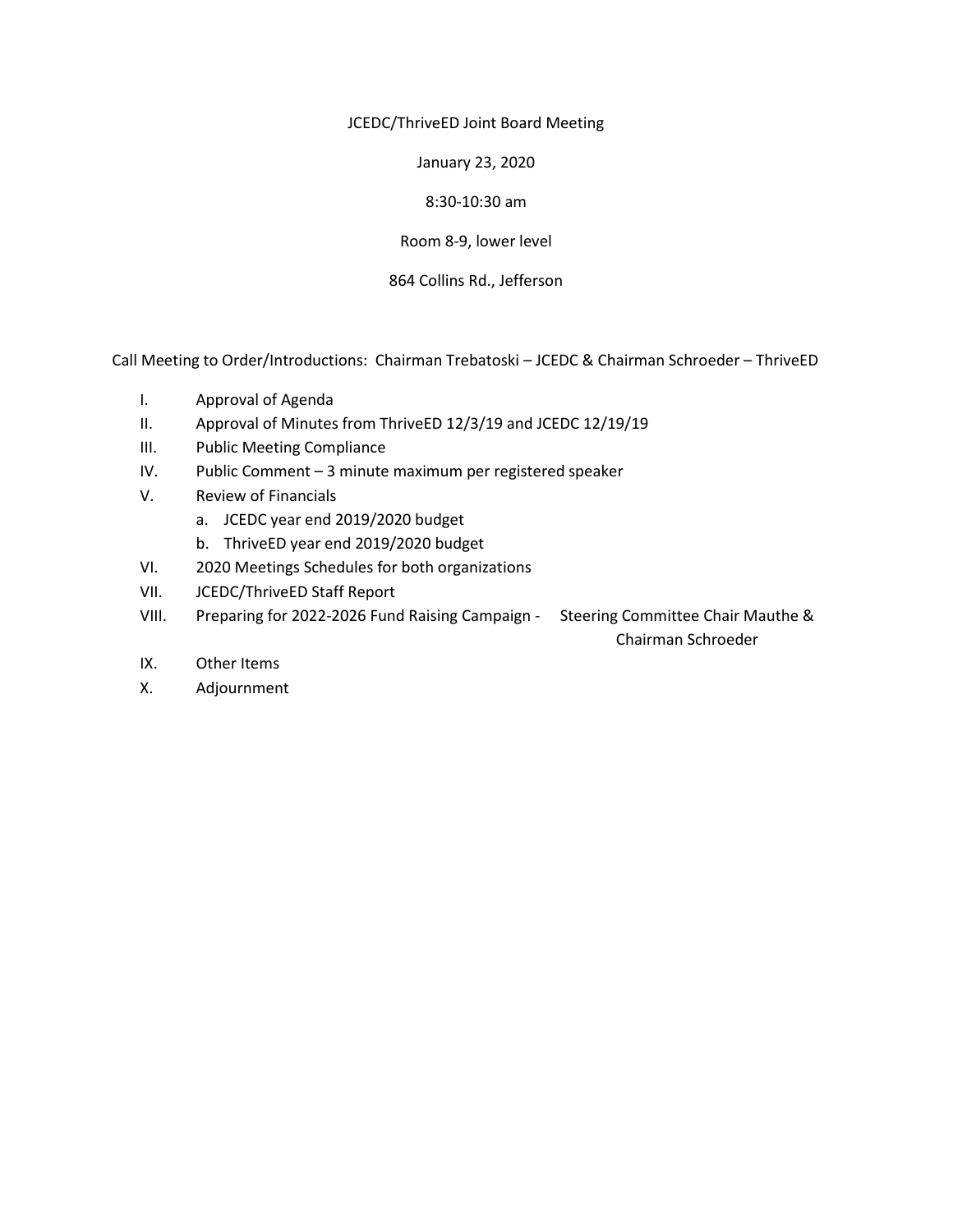#### **Jefferson County Economic Development Consortium Board of Directors Meeting December 19, 2019**

Board members –Matt Trebatoski-City of Fort Atkinson, Steve Wilke – City of Lake Mills, Timothy Freitag – City of Jefferson, Mo Hansen City of Waterloo, Emily McFarland – City of Watertown, Cameron Capper – City of Whitewater, Rebecca Glewen – City of Beaver Dam, Lisa Moen- Village of Cambridge, Kyle Ellefson – Village of Johnson Creek, Jim Mode – Jefferson County Supervisor, Richard Jones – Jefferson County Supervisor, Amy Rinard – Jefferson County Supervisor

**I. Call to Order -** Meeting called to order by Chairman Trebatoski at 8:30 am.

#### **II. Roll Call – Quorum Established**

JCEDC Board Members Present: Matt Trebatoski-City of Fort Atkinson, Mo Hansen-City of Waterloo, Steve Wilke-City of Lake Mills , Cameron Clapper-City of Whitewater, Emily McFarland-City of Watertown, Lisa Moen-Village of Cambridge, Kyle Ellefson-Village of Johnson Creek, Jim Mode-County Supervisor, Dick Jones-County Supervisor

Absent: Tim Freitag-City of Jefferson, Amy Rinard-County Supervisor, Rebecca Glewen-City of Beave Dam

Staff Present: Victoria Pratt-JCEDC Executive Director, Steve Jenkins- Business Development Consultant, Nate Olson- Dodge County, Julie Olver-Marketing Manager, RoxAnne Witte-Program Specialist

Members of the Public Present: Frankie Fuller, John Foust, Dan Neitzel-Kunkel Engineering Group, Brad Marquardt-City of Whitewater, Chris Munz Pritchard-City of Whitewater, Jim Grabowski-WE Energies, Mattie Zieggler

#### **III. Certification of compliance with Open Meeting Law Requirements**

Staff certified compliance for the agenda dated December 19, 2019.

#### **IV. Approval of Agenda**

Clapper/Mode moved to approve December 19, 2019 JCEDC agenda as printed. Motion passed.

#### **V. Approval of Minutes**

Mode/Jones moved to approve November 21, 2019 JCEDC minutes as printed. Motion passed.

#### **VI. Public Comments**

Community member expressed concerns regarding open records requests, specifically related to the time lag of receiving the documents and redacted information. Chairman Trebatoski thanked constituent for his comments.

#### **VII. JCEDC Reports**

#### **A. Approval of Finance Report**

Mode/Clapper moved to approve November 30, 2019 JCEDC finance reports as presented. Motion passed.

#### **VIII. Education Session**

Victoria Pratt and Steve Jenkins gave a presentation on Preparing for Development – What Every Municipal Leader Should Know About Making Your Industrial Sites "Development Ready".

#### **IX. General Orders**

#### **A. New Business/Future Agenda Items**

- **B. Upcoming Meetings/Seminars**
	- JCEDC/ThriveED Joint Board of Directors Meeting, January 23, 2020, 8:30 am.

#### **X. Adjournment**

There being no further business for consideration, motion by Hansen/Clapper to adjourn. Motion passed. Meeting adjourned at 8:44 am.

Minutes prepared by:

RoxAnne L. Witte, Program Specialist Jefferson County Economic Development Consortium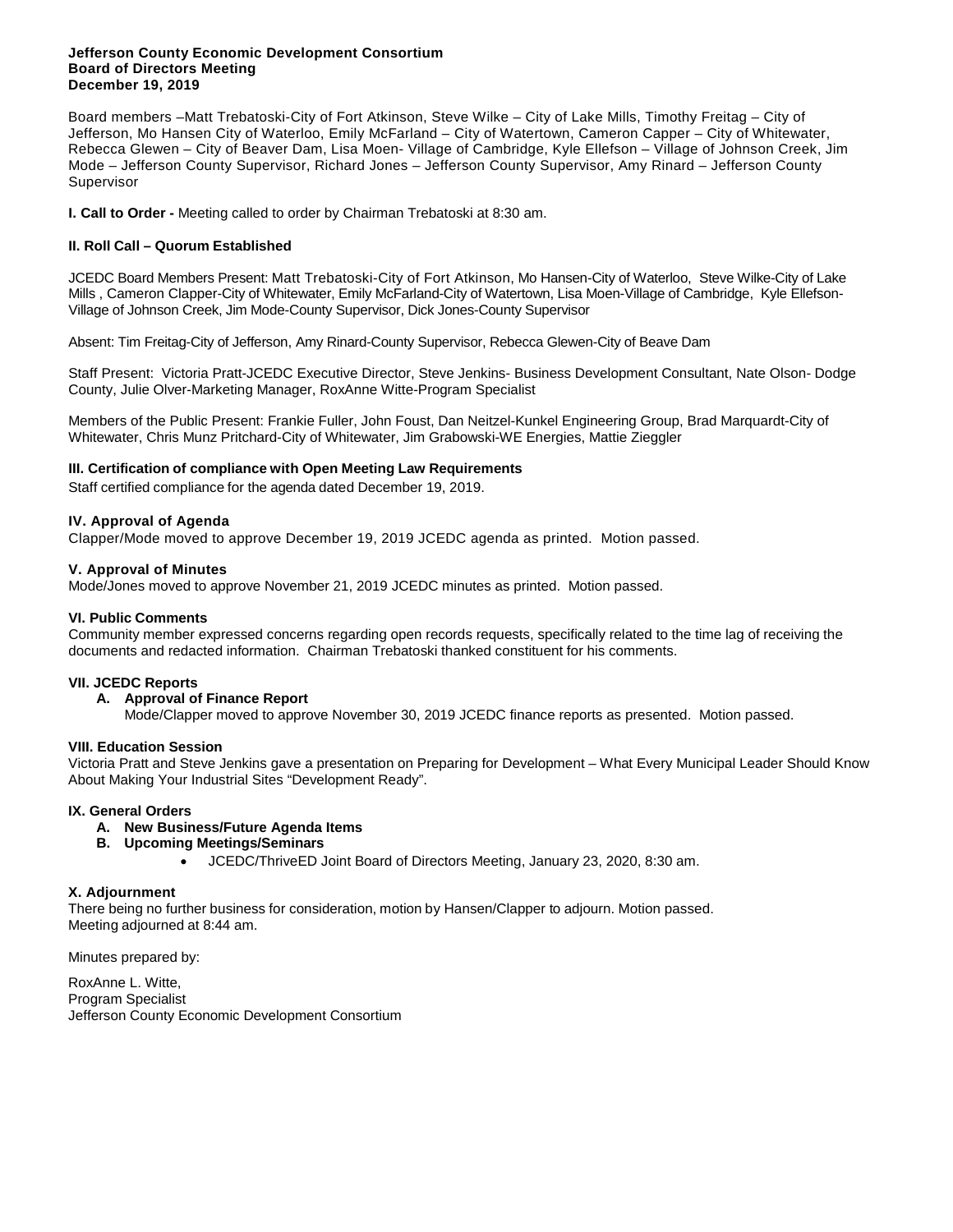Glacial Heritage Development Partnership /Thrive ED Board of Directors Meeting December 3, 2019 Meeting held at: Hoard Museum, 401 Whitewater Avenue, Ft. Atkinson, WI

Present – Board of Directors – Jeff Caine, Tina Crave, James Falco, Beau Gellings, Paul Huebner, Bill Kehl, Brian Knox, Matt Moroney, Matt Mauthe, David Schroeder, Michael Wallace, Kyle Ellefson, Matt Trebatoski, Kevin Kaufmann

Others Present: Ben Wehmeier, Blair Ward, Victoria Pratt, Nate Olson, Julie Olver, Steve Jenkins, RoxAnne Witte

Meeting called to order at 8:42 am

#### Approval of Agenda

Motion by Crave/Mauthe to approve the December 3, 2019 agenda as presented. Motion Carried.

#### Approval of Minutes

Motion *by* Kaufmann/Huebner *to approve* minutes from the April 2, 2019 and August 6, 2019 ThriveED Board of Directors. Motion Carried.

#### Finance/Audit & Compliance Committee

- 1. Motion by Wallace/Schroeder to approve the October 31, 2019 GHDP ThriveED Profit & Loss Statement, October 31, 2019 GHDP ThriveED Balance Sheet, and the November 20, 2019 GHDP Accounts Receivable Statement as presented. Motion Carried.
- 2. Pratt presented the 2020 ThriveED Operating Budget for 2020. Motion by Wallace/Trebatoski to approve the 2020 ThriveED Operating Budget as presented. Motion Carried.
- 3. A copy of the 2020 Directors and Officers Insurance Policy was emailed to all board members; any questions regarding the policy should be directed to Victoria Pratt.

#### Branding/Marketing and Communications Committee Update

Crave updated the board on the activities of the committee and communication policy that was developed for ThriveED. Voting on policy tabled to be discussed at next meeting.

Olver gave presentation on the Heat of the Hartland. Discussion was held on how this will be used to market the organization.

#### President's Report

- 1. Pipeline Update Pratt distributed an updated Opportunity Pipeline Report and gave a brief highlight on recruitment/retention/expansion projects that have been active in the past 60 days.
- 2. 2020 Plan of Work Pratt distributed the ThriveED/JCEDC 2020 Plan of Work. Pratt explained which tasks will be given priority in 2020, how they are organized around the goals of the Strategic Plan and the work that will be done by contracted staff of the organization, board members and/or working committees.

#### Proposed 2020 Meeting Schedule

Proposed meeting schedule for 2020 was distributed to the board. Recommendations for locations of 2020 board meetings are to be directed to V. Pratt.

#### Contract Discussion

- 1. The Professional Services Agreement between Jefferson County and Glacial Heritage Development Partnership d/b/a ThriveED was distributed to the board. Pratt explained the parameters of the contract and the responsibilities of both ThriveED and Jefferson County. The proposed contract will be amended to include use of county vehicle for Victoria Pratt. Motion by Crave/Caine to approve the amended 2020 Professional Services Agreement between Jefferson County and Glacial Heritage Development Partnership dba ThriveED. Motion carried.
- 2. Preliminary discussion was held on the 2022-2026 Capital Campaign and the work of the Steering Committee.

#### Future Meetings

JCEDC/ThriveED Joint Board of Directors Meeting, January 23, 2020, UW Extension/Workforce Development Building, 864 Collins Rm 8-9, Jefferson, WI.

#### Adjournment

There being no further business to come before the board motion by Wallace/Schroeder to adjourn. Motion Carried. Meeting adjourned at 9:39 am.

Recorded by RoxAnne L. Witte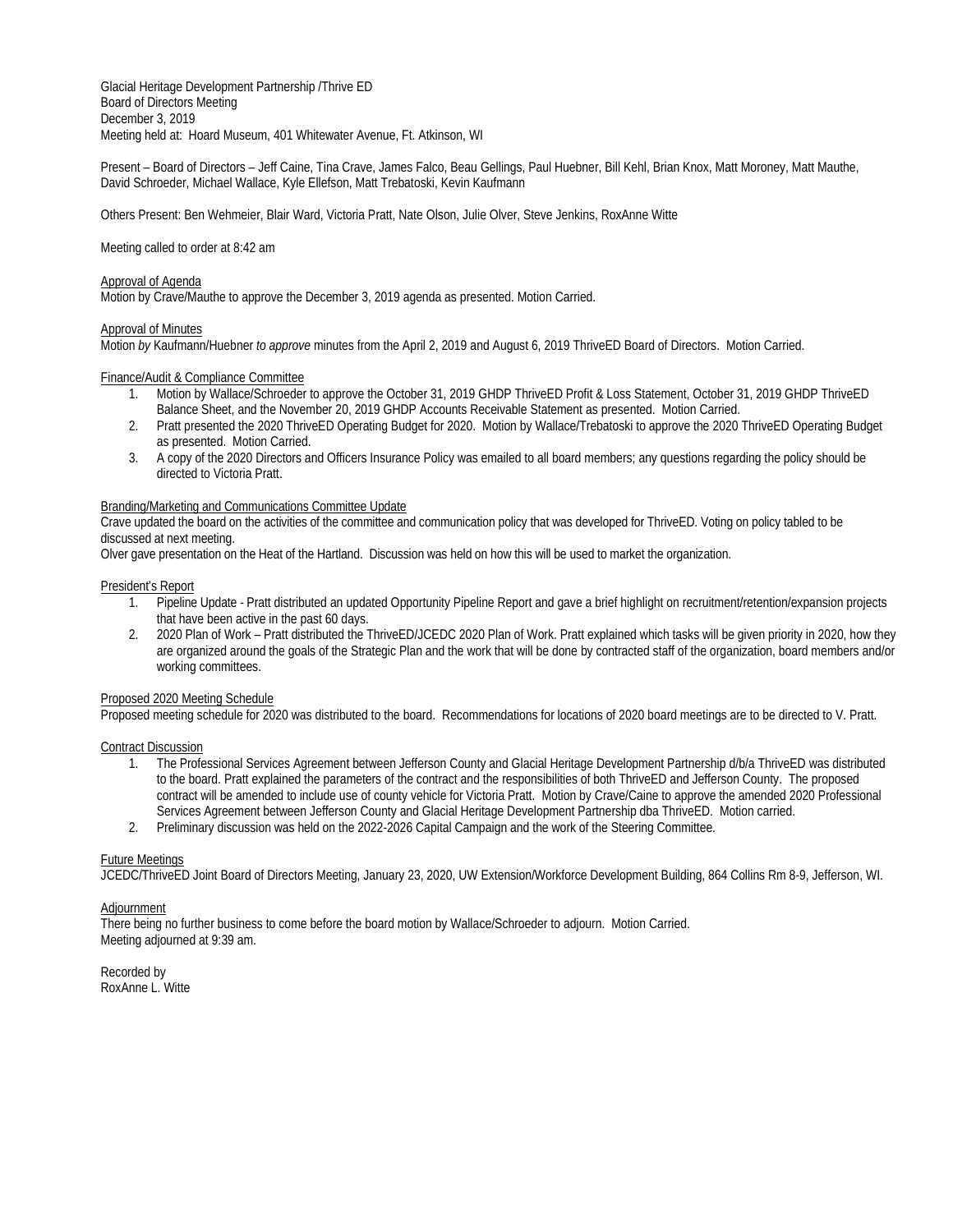# **Jefferson County Economic Development Consortium December 31, 2019**

|                     |                                        | Nov 30, 2019                    | Dec 31, 2019     |                     | 2019 Amended     |      |
|---------------------|----------------------------------------|---------------------------------|------------------|---------------------|------------------|------|
|                     |                                        | <b>Actual</b>                   | <b>Estimates</b> | <b>Year to Date</b> | <b>Budget</b>    |      |
| Revenue             |                                        |                                 |                  |                     |                  |      |
|                     | <b>JCEDC GHDP Service fees</b>         |                                 | 68,500.00        | 136,000.00          | 135,000.00       | 101% |
|                     | V-Cambridge                            |                                 |                  | 149.80              | 149.80           | 100% |
|                     | <b>V-Johnson Creek</b>                 |                                 |                  | 4,160.00            | 4,160.00         | 100% |
|                     | <b>C-Fort Atkinson</b>                 |                                 |                  | 17,372.60           | 17,372.60        | 100% |
|                     | C-Jefferson                            |                                 |                  | 11,354.00           | 11,354.00        | 100% |
|                     | <b>C-Lake Mills</b>                    |                                 |                  | 8,521.80            | 8,521.80         | 100% |
|                     | C-Waterloo                             |                                 |                  | 4,610.20            | 4,610.20         | 100% |
|                     | C-Watertown                            |                                 |                  | 33,916.40           | 33,916.40        | 100% |
|                     | <b>C-Whitewater</b>                    |                                 |                  | 4,107.60            | 4,107.60         | 100% |
|                     | <b>Jefferson County</b>                |                                 |                  | 118,896.40          | 118,896.40       | 100% |
|                     | <b>Dodge County</b>                    |                                 |                  | 85,000.00           | 85,000.00        | 100% |
|                     | <b>Dodge County - Amended Contract</b> |                                 |                  | 24,961.75           | 24,961.75        | 100% |
|                     | <b>Total</b>                           | $\overline{\boldsymbol{\zeta}}$ | \$<br>68,500.00  | \$<br>449,050.55    | \$<br>448,050.55 | 100% |
|                     |                                        | Nov 30, 2019                    | Dec 31, 2019     |                     | 2019 Amended     |      |
| <b>Expenditures</b> |                                        | Actual                          | <b>Estimates</b> | <b>Year to Date</b> | <b>Budget</b>    |      |
|                     | Personnel                              | 22,231.97                       | 23,005.98        | 271,296.16          | 270,962.00       | 100% |
|                     | <b>Professional Services</b>           | 4,267.96                        | 4,790.53         | 19,774.77           | 70,000.00        | 28%  |
|                     | <b>Web Page Development</b>            |                                 | 122.68           | 2,122.68            | 2,125.00         | 100% |
|                     | <b>Office Expense</b>                  | 815.70                          | 450.59           | 8,925.30            | 16,488.00        | 54%  |
|                     | Membership                             | 325.00                          |                  | 1,740.00            | 1,600.00         | 109% |
|                     | <b>Professional Development</b>        | 719.20                          |                  | 7,183.85            | 7,350.00         | 98%  |
|                     | <b>Meeting Expenses</b>                | 3.38                            | 36.59            | 115.17              | 2,000.00         | 6%   |
|                     | <b>Training Materials</b>              |                                 |                  | 554.79              | 1,350.00         | 41%  |
|                     | <b>Subscriptions</b>                   | 907.93                          | 183.42           | 4,128.90            | 2,401.00         | 172% |

**Internet/Phones/Mis** 785.82 939.88 10,467.38 11,486.00 91% **Other Operating 1,000.00** 0% **Travel Related** 112.09 112.09 1,243.00 5,670.52 5,020.00 113%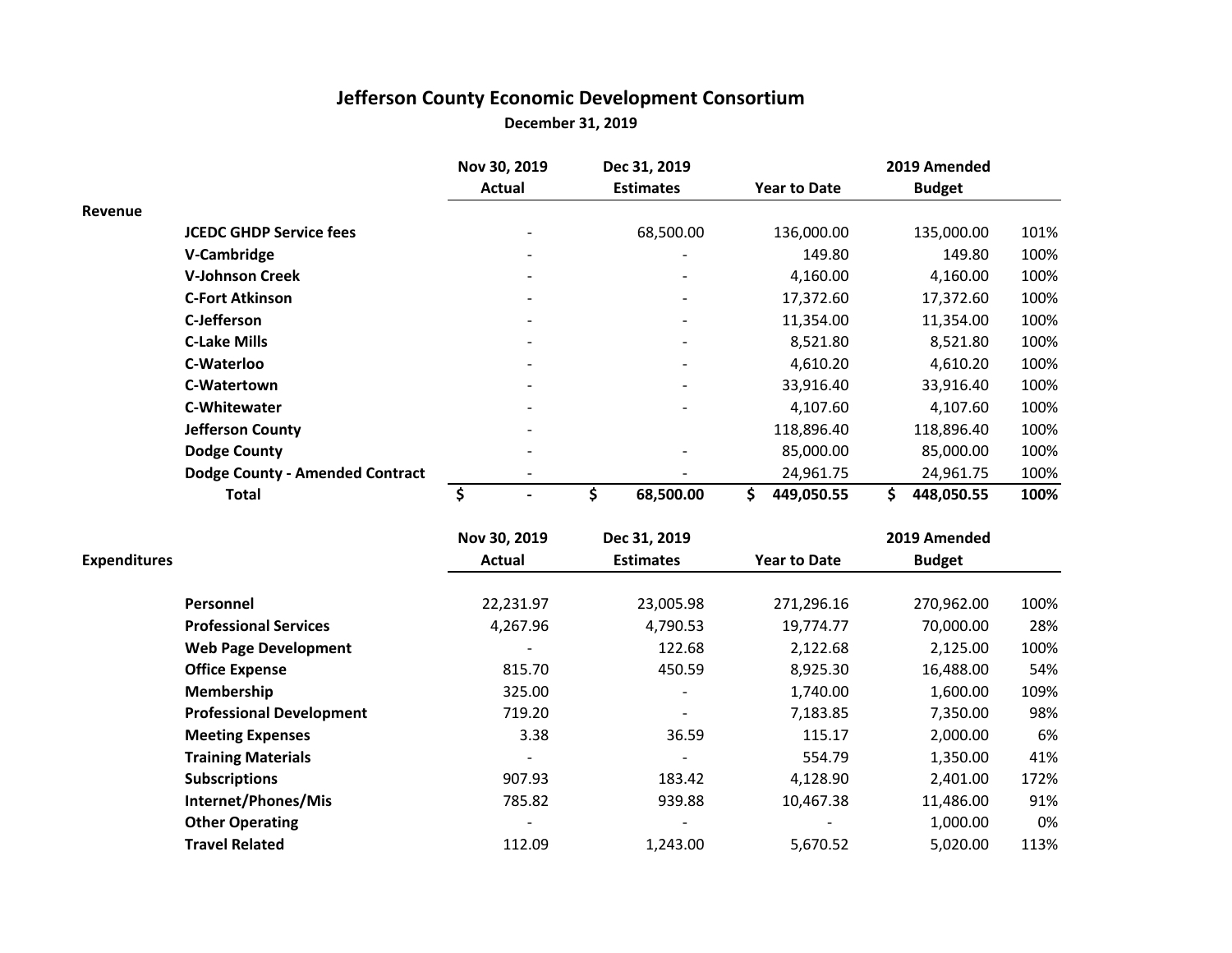|                       |                            | Nov 30, 2019      | Dec 31, 2019     |                     | 2019 Amended      |      |  |
|-----------------------|----------------------------|-------------------|------------------|---------------------|-------------------|------|--|
| <b>Expenditures</b>   |                            | Actual            | <b>Estimates</b> | <b>Year to Date</b> | <b>Budget</b>     |      |  |
|                       | <b>Other Insurance</b>     | 205.64            | 205.64           | 1,754.16            | 1,040.00          | 169% |  |
|                       | <b>Railroad Consortium</b> |                   |                  | 14,000.00           | 14,000.00         | 100% |  |
|                       | <b>Operating Reserve</b>   |                   |                  |                     |                   |      |  |
| Total                 |                            | \$<br>30,374.69   | \$<br>30,978.31  | \$.<br>347,733.68   | 406,822.00<br>\$  | 85%  |  |
|                       |                            | <b>SUMMARY</b>    |                  |                     |                   |      |  |
|                       |                            | December 31, 2019 |                  |                     |                   |      |  |
|                       |                            |                   | Dec 31, 2019     |                     | 2019 Amended      |      |  |
|                       |                            | Nov 30, 2019      | <b>Estimates</b> | <b>Year to Date</b> | <b>Budget</b>     |      |  |
| <b>Revenues</b>       |                            |                   |                  |                     |                   |      |  |
| Income                |                            | \$                | \$<br>68,500.00  | 449,050.55<br>S.    | \$.<br>448,050.55 |      |  |
| Carryover             |                            |                   |                  | \$<br>109,625.05    |                   |      |  |
|                       |                            | \$                | \$<br>68,500.00  | \$<br>558,675.60    | \$<br>448,050.55  |      |  |
| <b>Total</b>          |                            |                   |                  |                     |                   |      |  |
| <b>Total Expenses</b> |                            |                   | \$               |                     |                   |      |  |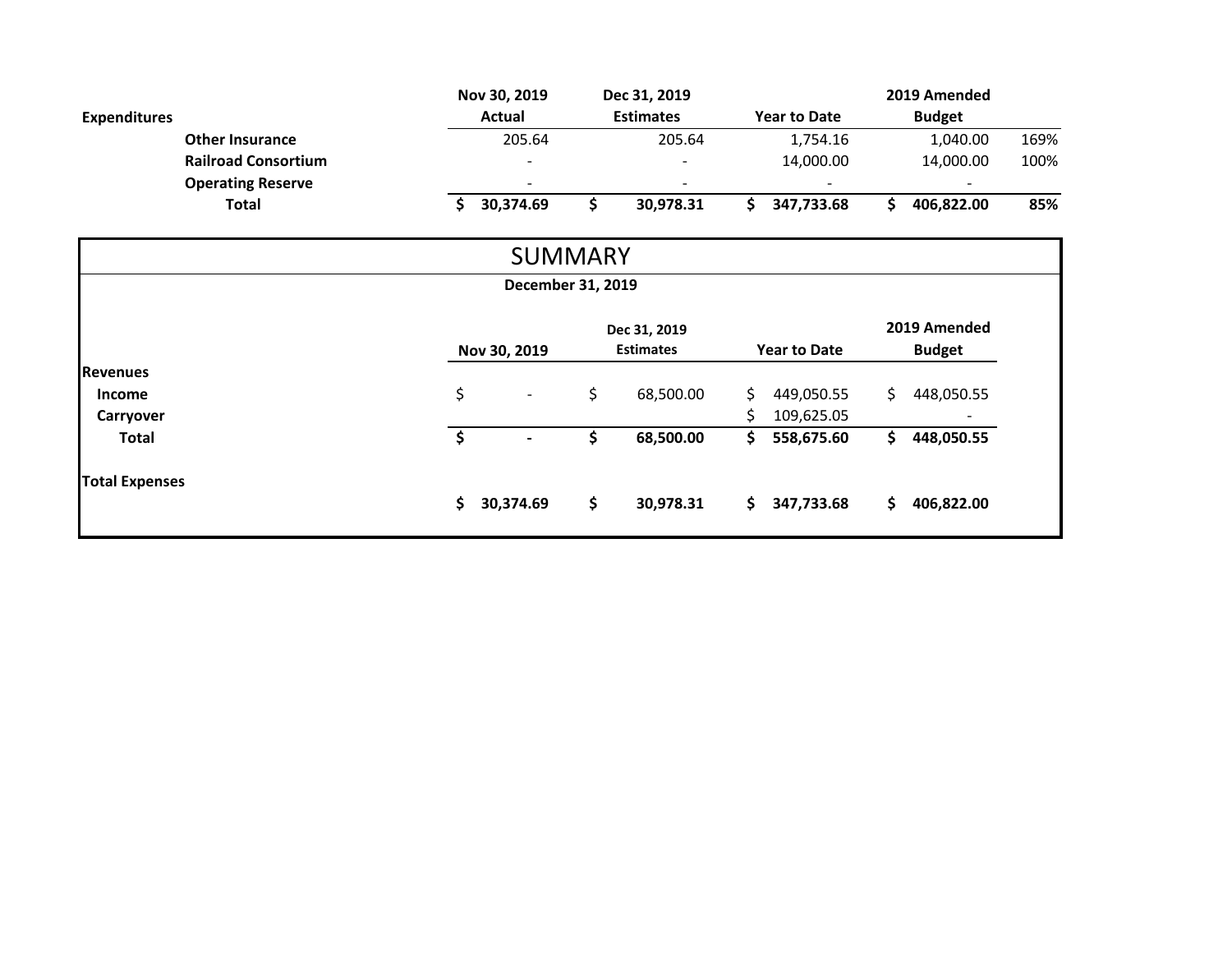# **Jefferson County Economic Development Consortium December 31, 2019**

## **Breakdown By Goals**

|        |                                 | Nov 30, 2019,  | Dec 31, 2019     |                     | 2019 Amended     |      |
|--------|---------------------------------|----------------|------------------|---------------------|------------------|------|
|        |                                 | 2019 Actual    | <b>Estimates</b> | <b>Year to Date</b> | <b>Budget</b>    |      |
| Goal 1 |                                 |                |                  |                     |                  |      |
|        | Personnel                       | 5,280.30       | 5,676.48         | 63,844.56           | 64,754.37        | 99%  |
|        | <b>Professional Services</b>    | 1,493.79       | 1,676.69         | 6,921.18            | 24,500.00        | 28%  |
|        | <b>Web Page Development</b>     |                | 42.94            | 742.94              | 743.75           | 100% |
|        | <b>Office Expense</b>           | 285.50         | 157.71           | 3123.88             | 5,770.80         | 54%  |
|        | Membership                      | 113.75         |                  | 609.00              | 560.00           | 109% |
|        | <b>Professional Development</b> | 251.72         |                  | 2,514.36            | 2,572.50         | 98%  |
|        | <b>Meeting Expenses</b>         | 1.18           | 12.81            | 40.31               | 700.00           | 6%   |
|        | <b>Training Materials</b>       |                |                  | 194.18              | 472.50           | 41%  |
|        | <b>Subscriptions</b>            | 317.78         | 64.20            | 1445.13             | 840.35           | 172% |
|        | Internet/Phones/Mis             | 274.34         | 339.33           | 3664.84             | 4,020.10         | 91%  |
|        | <b>Other Operating</b>          |                |                  |                     | 350.00           | 0%   |
|        | <b>Travel Related</b>           | 39.23          | 435.05           | 1698.23             | 1,757.00         | 97%  |
|        | <b>Other Insurance</b>          | 71.97          | 71.97            | 613.94              | 364.00           | 169% |
|        | <b>Railroad Consortium</b>      |                |                  | 4,900.00            | 4,900.00         | 100% |
|        | <b>Operating Reserve</b>        |                |                  |                     |                  |      |
|        | <b>Total</b>                    | \$<br>8,129.56 | \$<br>8,477.18   | \$<br>90,312.55     | 112,305.37<br>Ŝ. | 80%  |

|        |                                 | Nov 30, 2019,            | Dec 31, 2019             |                     | 2019 Amended  |      |
|--------|---------------------------------|--------------------------|--------------------------|---------------------|---------------|------|
| Goal 2 |                                 | 2019 Actual              | <b>Estimates</b>         | <b>Year to Date</b> | <b>Budget</b> |      |
|        | Personnel                       | 5,280.30                 | 5,676.48                 | 63,844.56           | 64,754.37     | 99%  |
|        | <b>Professional Services</b>    | 1,493.79                 | 1,676.69                 | 6,921.18            | 24,500.00     | 28%  |
|        | <b>Web Page Development</b>     | $\overline{\phantom{a}}$ | 42.94                    | 742.94              | 743.75        | 100% |
|        | <b>Office Expense</b>           | 285.50                   | 157.71                   | 3123.88             | 5,770.80      | 54%  |
|        | Membership                      | 113.75                   | $\overline{\phantom{a}}$ | 609.00              | 560.00        | 109% |
|        | <b>Professional Development</b> | 251.72                   | $\overline{\phantom{a}}$ | 2,514.36            | 2,572.50      | 98%  |
|        | <b>Meeting Expenses</b>         | 1.18                     | 12.81                    | 40.31               | 700.00        | 6%   |
|        | <b>Training Materials</b>       | $\overline{\phantom{a}}$ | $\overline{\phantom{a}}$ | 194.18              | 472.50        | 41%  |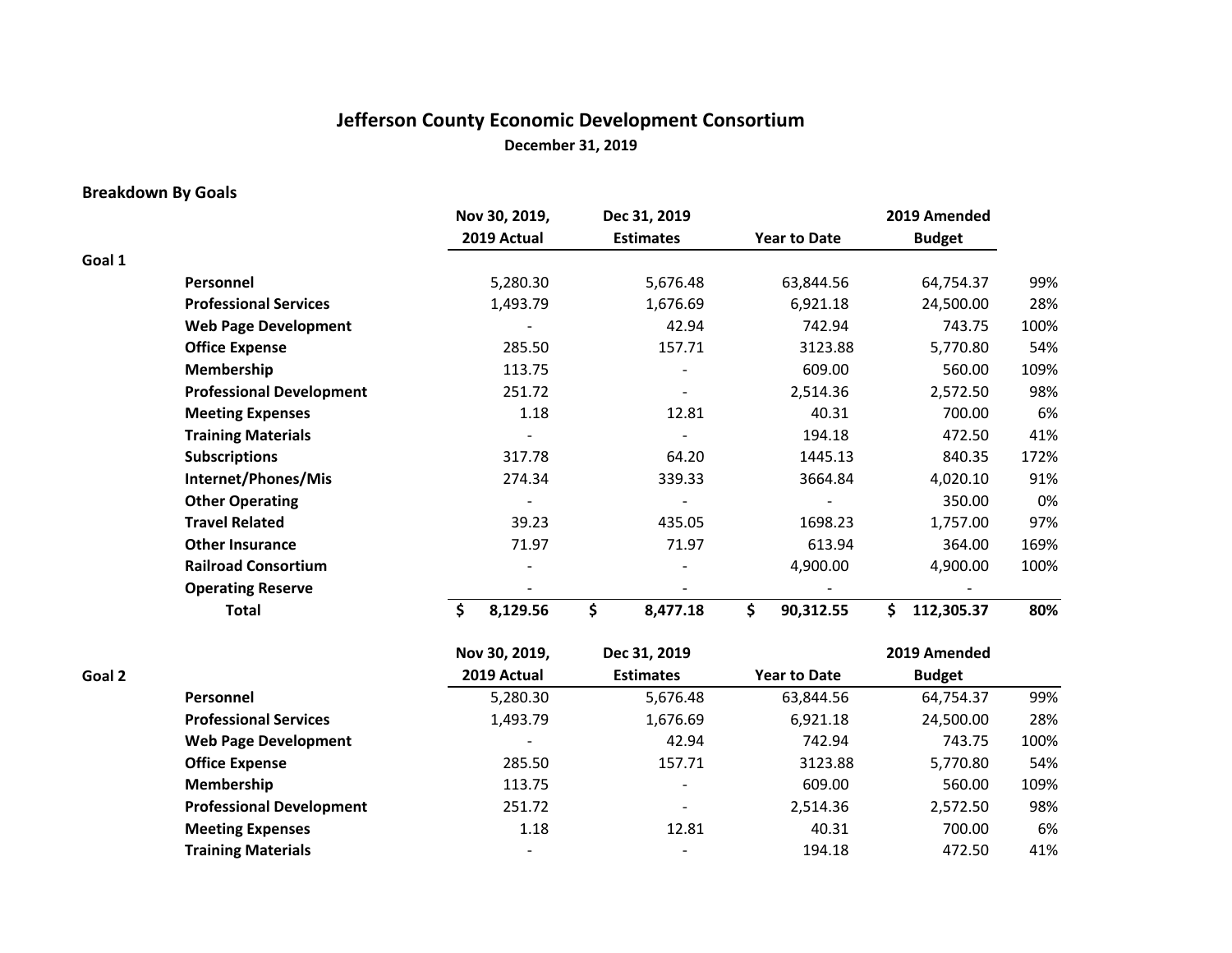|        |                            | Nov 30, 2019,            | Dec 31, 2019             |                     | 2019 Amended  |      |
|--------|----------------------------|--------------------------|--------------------------|---------------------|---------------|------|
| Goal 2 |                            | 2019 Actual              | <b>Estimates</b>         | <b>Year to Date</b> | <b>Budget</b> |      |
|        | <b>Subscriptions</b>       | 317.78                   | 64.20                    | 1445.13             | 840.35        | 172% |
|        | Internet/Phones/Mis        | 274.34                   | 339.33                   | 3664.84             | 4,020.10      | 91%  |
|        | <b>Other Operating</b>     | $\overline{\phantom{0}}$ | $\overline{\phantom{a}}$ |                     | 350.00        | 0%   |
|        | <b>Travel Related</b>      | 39.23                    | 435.05                   | 1698.23             | 1,757.00      | 97%  |
|        | <b>Other Insurance</b>     | 71.97                    | 71.97                    | 613.94              | 364.00        | 169% |
|        | <b>Railroad Consortium</b> | $\overline{\phantom{0}}$ | $\overline{\phantom{a}}$ | 4,900.00            | 4.900.00      | 100% |
|        | <b>Operating Reserve</b>   | -                        |                          |                     |               |      |
|        | <b>Total</b>               | 8.129.56                 | 8.477.18                 | 90.312.55           | 112.305.37    | 80%  |

|        |                                 | Nov 30, 2019 | Dec 31, 2019     |                     | 2019 Amended  |      |
|--------|---------------------------------|--------------|------------------|---------------------|---------------|------|
| Goal 3 |                                 | Actual       | <b>Estimates</b> | <b>Year to Date</b> | <b>Budget</b> |      |
|        | Personnel                       | 11,671.38    | 11,653.02        | 143,607.20          | 141,453.26    | 102% |
|        | <b>Professional Services</b>    | 1,280.39     | 1,437.16         | 5,932.42            | 21,000.00     | 28%  |
|        | <b>Web Page Development</b>     |              | 36.80            | 636.80              | 637.50        | 100% |
|        | <b>Office Expense</b>           | 244.71       | 135.18           | 2,677.61            | 4,946.40      | 54%  |
|        | <b>Membership</b>               | 97.50        |                  | 522.00              | 480.00        | 109% |
|        | <b>Professional Development</b> | 215.76       |                  | 2,155.16            | 2,205.00      | 98%  |
|        | <b>Meeting Expenses</b>         | 1.01         | 10.98            | 34.55               | 600.00        | 6%   |
|        | <b>Training Materials</b>       |              |                  | 166.44              | 405.00        | 41%  |
|        | <b>Subscriptions</b>            | 272.38       | 55.03            | 1,238.69            | 720.30        | 172% |
|        | Internet/Phones/Mis             | 235.16       | 287.30           | 3,137.77            | 3,445.80      | 91%  |
|        | <b>Other Operating</b>          |              |                  |                     | 300.00        | 0%   |
|        | <b>Travel Related</b>           | 33.63        | 372.90           | 2,274.12            | 1,506.00      | 151% |
|        | <b>Other Insurance</b>          | 61.69        | 61.69            | 526.26              | 312.00        | 169% |
|        | <b>Railroad Consortium</b>      |              |                  | 4,200.00            | 4,200.00      | 100% |
|        | <b>Operating Reserve</b>        |              |                  |                     |               |      |
|        |                                 | 14,113.61    | 14,050.06        | 167,109.02          | 182,211.26    | 92%  |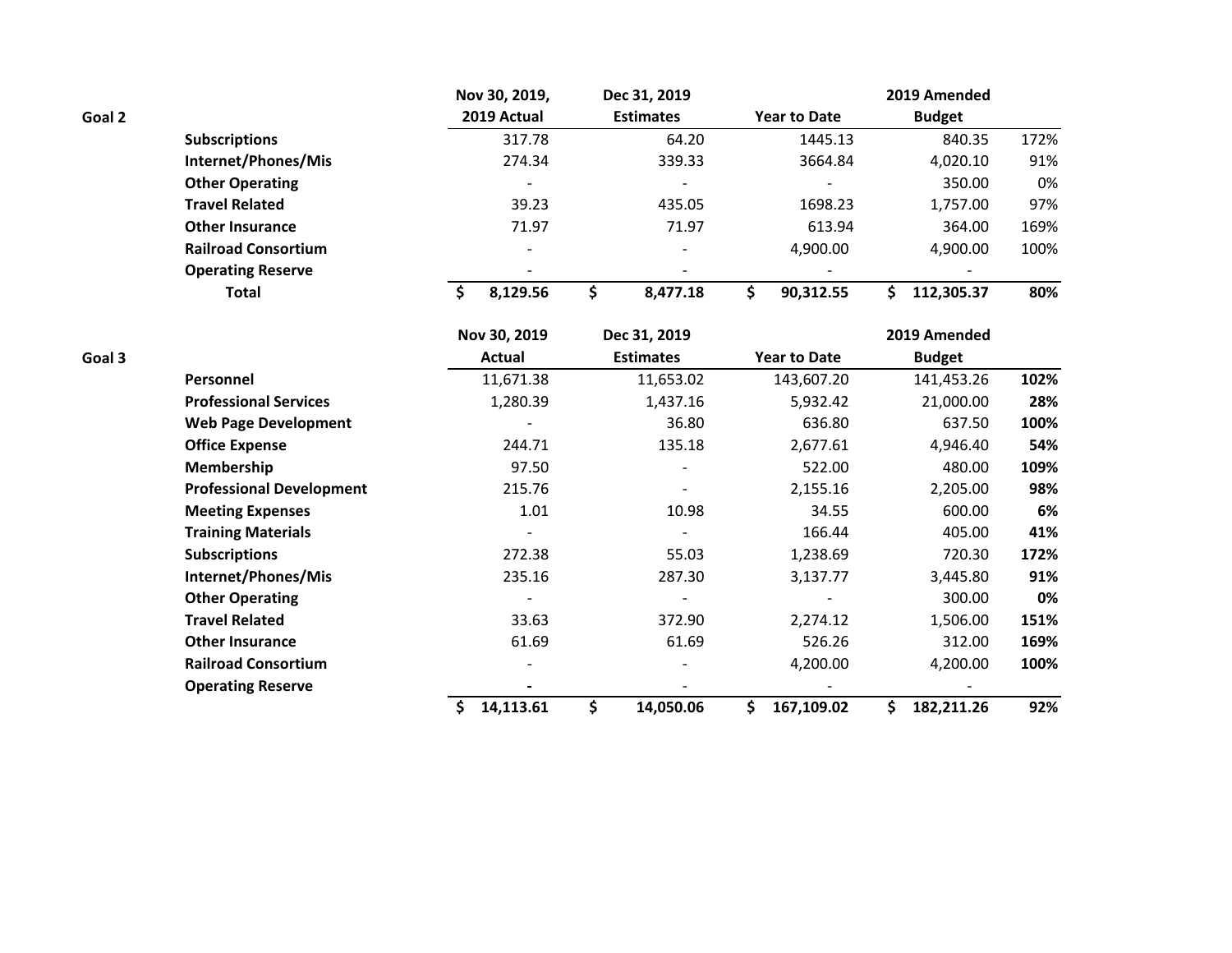|                 |     | <b>SUMMARY</b>    |    |                  |     |                          |    |                               |
|-----------------|-----|-------------------|----|------------------|-----|--------------------------|----|-------------------------------|
|                 |     | December 31, 2019 |    |                  |     |                          |    |                               |
|                 |     |                   |    |                  |     | <b>Year to Date</b>      |    | 2019 Amended<br><b>Budget</b> |
| <b>Revenues</b> |     |                   |    |                  |     |                          |    |                               |
| <b>Income</b>   |     |                   |    |                  | Ś.  | 449,050.55               | \$ | 448,050.55                    |
| Carryover       |     |                   |    |                  |     | \$109,625.05             |    |                               |
| <b>Total</b>    |     |                   |    |                  | Ŝ.  | 558,675.60               | \$ | 448,050.55                    |
|                 |     | Nov 30, 2019      |    | Dec 31, 2019     |     |                          |    |                               |
|                 |     | Actual            |    | <b>Estimates</b> |     | <b>Year to Date</b>      |    |                               |
| <b>Expenses</b> |     |                   |    |                  |     |                          |    |                               |
| Goal 1          | \$. | 8,129.564         | \$ | 8,477.18         | \$. | 90,312.55                | S. | 112,305.37                    |
| Goal 2          | Ś   | 8,129.56          | \$ | 8,477.18         | Ś.  | 90,312.55                | S. | 112,305.37                    |
| Goal 3          |     | 14,113.61         | Ś. | 14,050.06        | S.  | 167,109.02               | S. | 182,211.26                    |
|                 |     |                   |    |                  |     | $\overline{\phantom{a}}$ |    |                               |
| <b>Totals</b>   | Ś.  | 30,372.72         | \$ | 31,004.42        | \$  | 347,734.12               | Ś. | 406,822.00                    |

Beginning Carryover 1/1/2019 Vested Benefits 1/1/2019

\$ 143,345.69 (33,720.64)  $$ 109,625.05$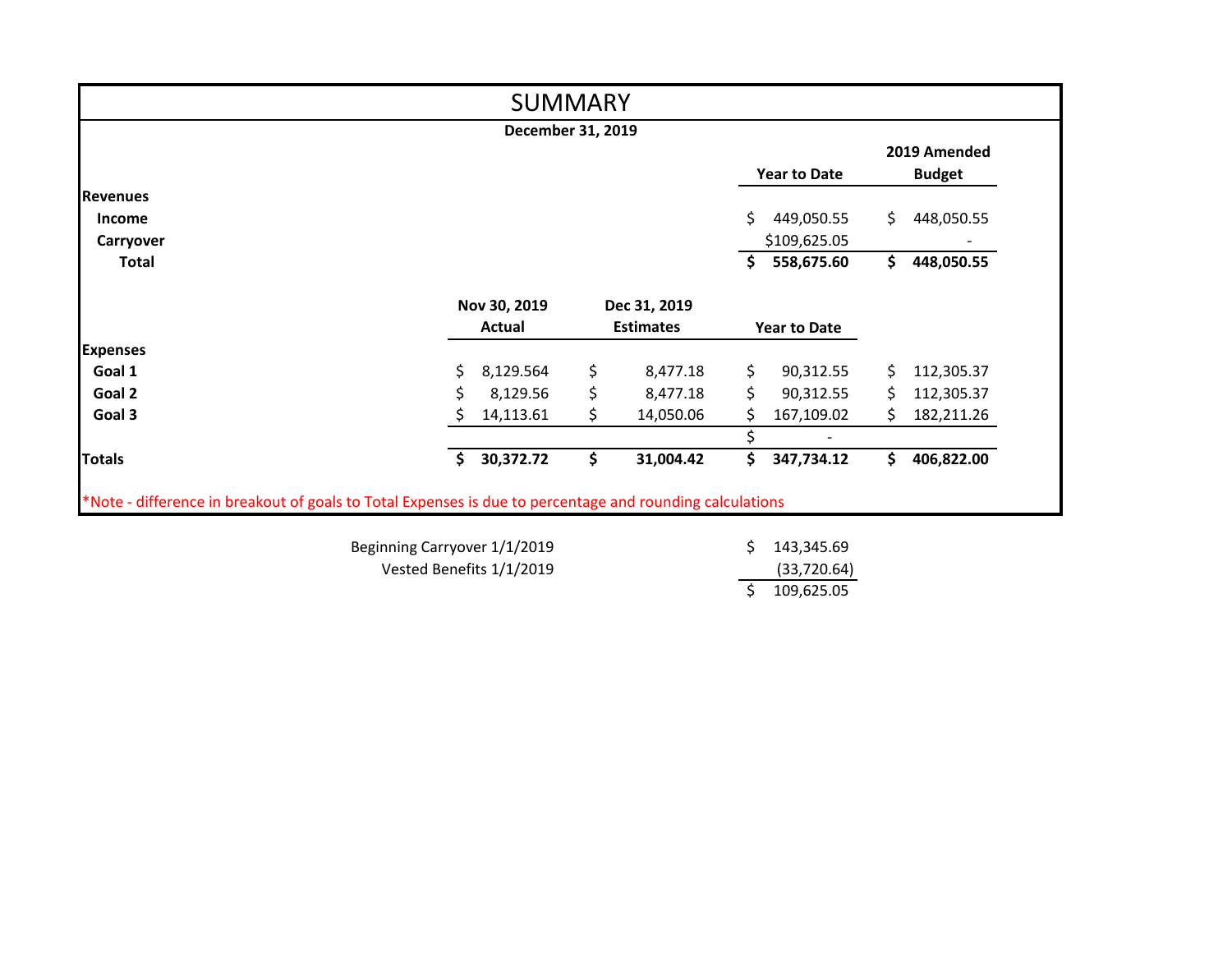# Jefferson County Economic Development Consortium Home Buyer Program December 31, 2019

|                                         | Nov 30, 2019   | Dec 31, 2019     |                     |                 |      |
|-----------------------------------------|----------------|------------------|---------------------|-----------------|------|
| Income                                  | <b>Actual</b>  | <b>Estimates</b> | <b>Year to Date</b> | <b>Budget</b>   |      |
| V- Cambridge                            |                |                  | 10.70               | 10.70           | 100% |
| V-Johnson Creek                         |                |                  | 297.20              | 297.20          | 100% |
| C- Fort Atkinson                        |                |                  | 1,240.90            | 1,240.90        | 100% |
| C-Jefferson                             |                |                  | 811.00              | 811.00          | 100% |
| C-Lake Mills                            |                |                  | 608.70              | 608.70          | 100% |
| C-Waterloo                              |                |                  | 329.30              | 329.30          | 100% |
| C-Watertown                             |                |                  | 2,422.60            | 2,422.60        | 100% |
| C-Whitewater                            |                |                  | 293.40              | 293.40          | 100% |
| Jefferson County                        |                |                  | 8,492.60            | 8,492.60        | 100% |
| DPP Home Buyer Program                  | 600.00         | 600.00           | 8,200.00            | 10,000.00       | 245% |
| DPA Home Buyer Program                  |                | 1,950.00         | 16,250.00           |                 |      |
| Additional HBC Inc. Contract Restricted | 30.00          | 2,700.00         | 28,650.56           |                 |      |
| <b>Applied Operating Reserve</b>        |                |                  |                     | 28,694.00       | 0%   |
| <b>TOTALS</b>                           | \$<br>630.00   | \$<br>5,250.00   | 67,606.96<br>S.     | 53,200.40<br>S. |      |
| <b>Expenses</b>                         |                |                  |                     |                 |      |
| Personnel                               | 2,973.07       | 2,978.45         | 34,237.97           | 36,628.00       | 93%  |
| Web Page Development                    |                |                  | 114.00              | 125.00          | 91%  |
| Office Expense                          | 74.15          | 64.15            | 1,037.84            | 3,680.40        | 28%  |
| Membership                              |                |                  |                     | 200.00          | 0%   |
| <b>Professional Development</b>         |                |                  | 428.00              | 3,600.00        | 12%  |
| Legal Notices - Southern Housing        | 295.75         |                  | 295.75              |                 |      |
| <b>Training Materials</b>               |                | 223.90           | 1,292.91            | 3,150.00        | 41%  |
| Subscriptions                           | 3.00           | 3.00             | 700.97              | 799.00          | 88%  |
| Internet/Phones/Mis                     | 295.34         | 269.00           | 3,194.04            | 3,828.00        | 83%  |
| <b>Travel Related</b>                   | 2.40           | 73.08            | 309.50              | 844.00          | 37%  |
| Other Insurance                         | (3.52)         | (3.52)           | 151.92              | 346.00          | 44%  |
| <b>Recording Fees</b>                   |                |                  | 900.00              |                 |      |
| <b>Operating Reserve</b>                |                |                  |                     |                 |      |
| <b>TOTALS</b>                           | \$<br>3,640.19 | \$<br>3,608.06   | 42,662.90<br>\$     | 53,200.40<br>\$ | 80%  |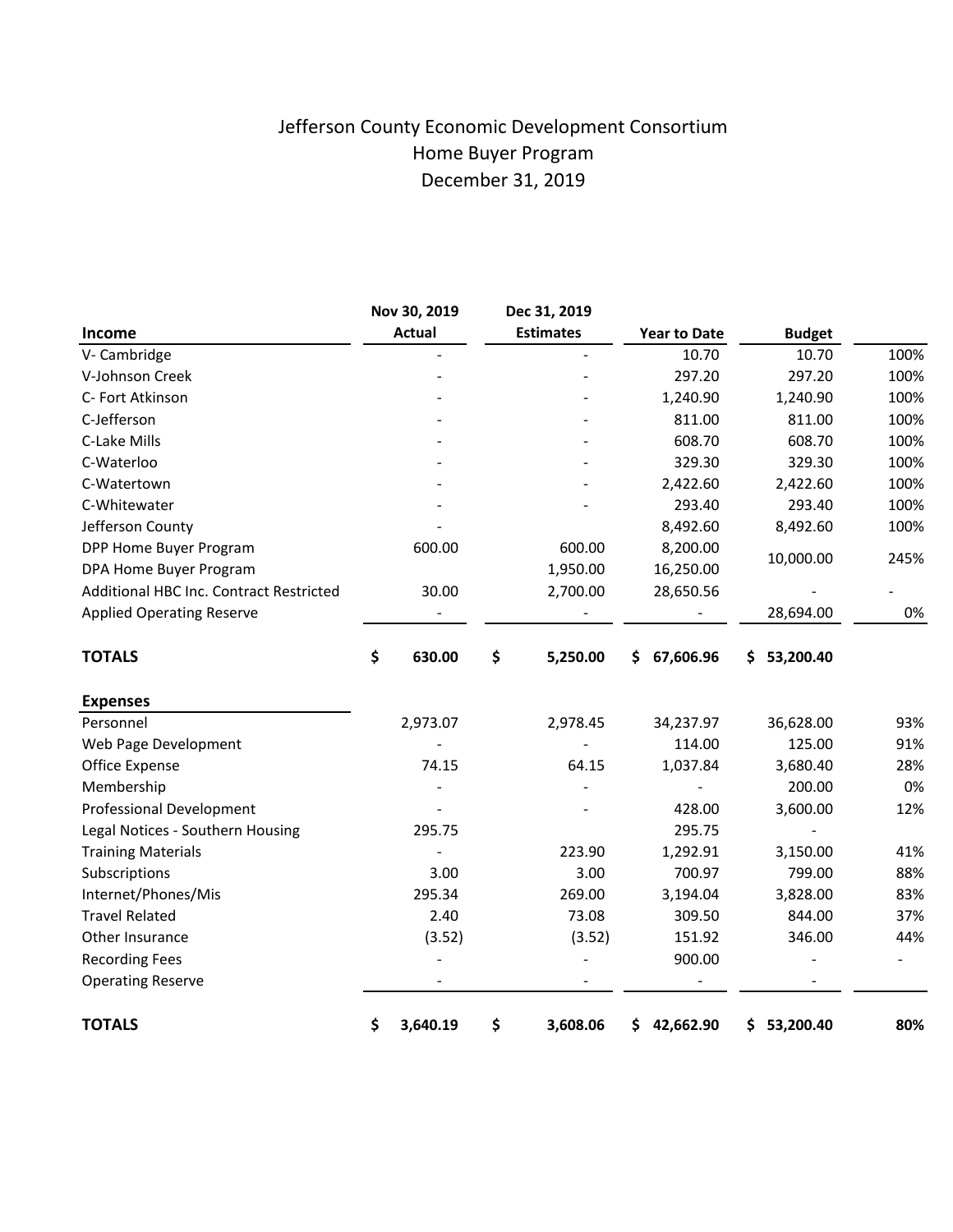# **Jefferson County Economic Development Consortium**

**2020 Board of Directors Meeting Schedule 8:30 am - 864 Collins Rd, Jefferson, WI**

| January 23, 2020   | Joint Board Meeting w/ThriveED       | Rooms 8 & 9 |
|--------------------|--------------------------------------|-------------|
| February 27, 2020  | <b>Board Meeting</b>                 | Room 12     |
| March 26, 2020     | <b>Education Session</b>             | Room 12     |
| April 23, 2020     | Board Meeting & Election of Officers | Room 12     |
| May 28, 2020       | <b>Education Session</b>             | Rooms 8 & 9 |
| June 25, 2020      | <b>Board Meeting</b>                 | Room 12     |
| July 23, 2020      | <b>Education Meeting</b>             | Rooms 8 & 9 |
| August 27, 2020    | <b>Board Meeting</b>                 | Room 12     |
| September 24, 2020 | <b>Education Session</b>             | Rooms 8 & 9 |
| October 22, 2020   | <b>Board Meeting</b>                 | Room 12     |
| November 19, 2020  | <b>Education Session</b>             | Rooms 8 & 9 |
| December 17, 2020  | <b>Education Session</b>             | Rooms 8 & 9 |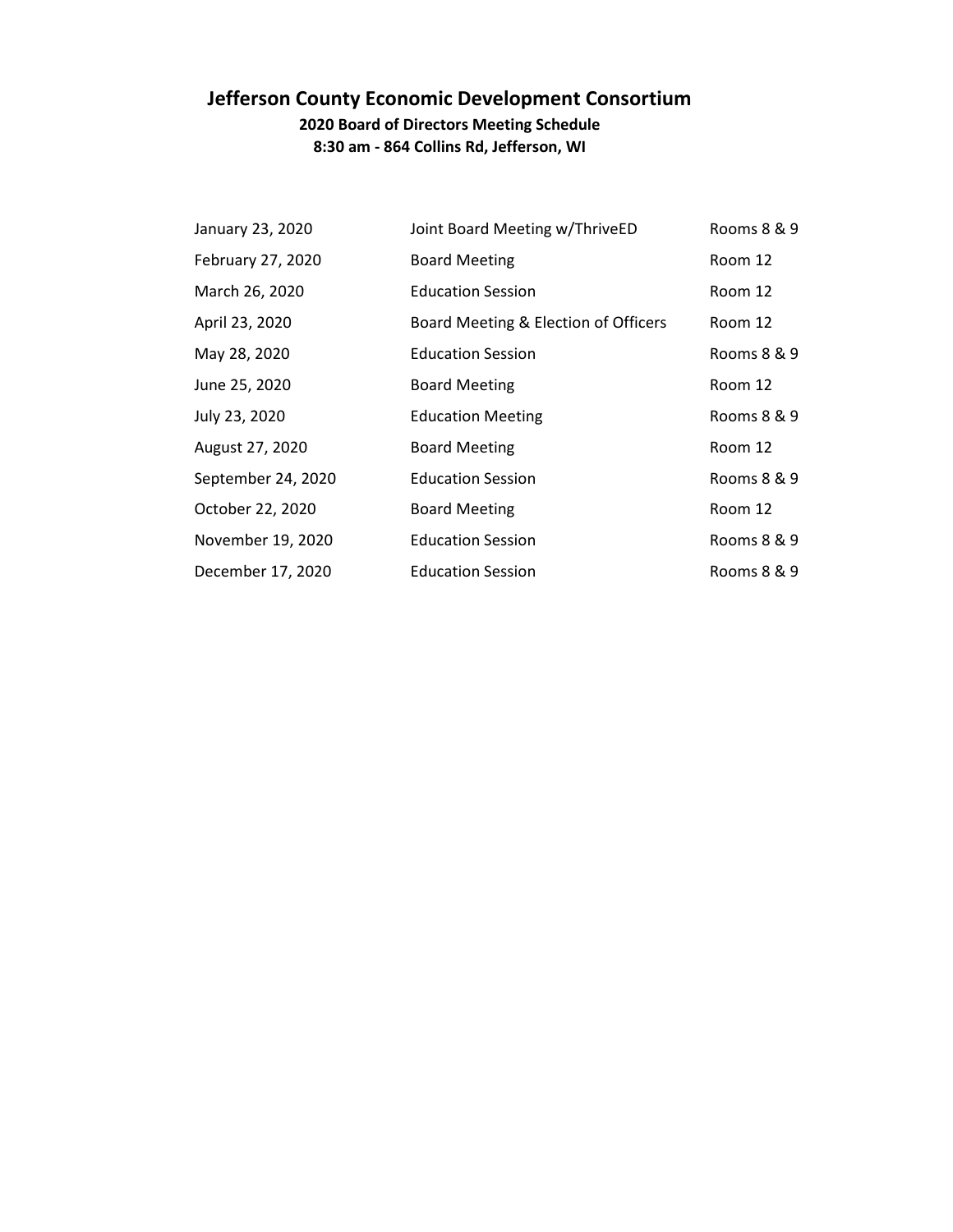# 2020 Schedule

# ThriveED Board of Directors Meeting & Conversations with ThriveED

| <b>Board of Directors Meeting</b>                                 | March 10, 2020<br>$8:30 - 10:00$ am    | Location To be Determined        |
|-------------------------------------------------------------------|----------------------------------------|----------------------------------|
| Conversations with<br><b>ThriveED Investors</b>                   | April 27 2020<br>$4:00 - 6:00$ pm      | Location to be Determined        |
| <b>Board of Directors Meeting</b>                                 | June 9, 2020<br>8:30 -10:00 am         | Crave Brothers - Waterloo        |
| Conversations with<br><b>ThriveED Investors</b>                   | June 22, 2020<br>$4:00 - 6:00$ pm      | Location To Be Determined        |
| Conversations with<br><b>ThriveED Investors</b>                   | August 31, 2020<br>$4:00 - 6:00$ pm    | Location To Be Determined        |
| <b>Board of Directors Meeting</b>                                 | September 8, 2020<br>$8:30 - 10:00$ am | <b>Location To Be Determined</b> |
| <b>Glacial Heritage Development</b><br>Partnership Annual Meeting | October 6, 2020<br>$8:30 - 10:00$ am   | Location To Be Determined        |
| Conversations with<br><b>ThriveED Investors</b>                   | November 2, 2020<br>$4:00 - 6:00$ pm   | <b>Location To Be Determined</b> |
| <b>ThriveED Board of Directors</b><br><b>Annual Meeting</b>       | December 8, 2020<br>$8:30 - 10:00$ am  | Location To Be Determined        |

Note: The location for the Conversations with ThriveED Investors events will be split between Dodge and Jefferson County – two in each county.



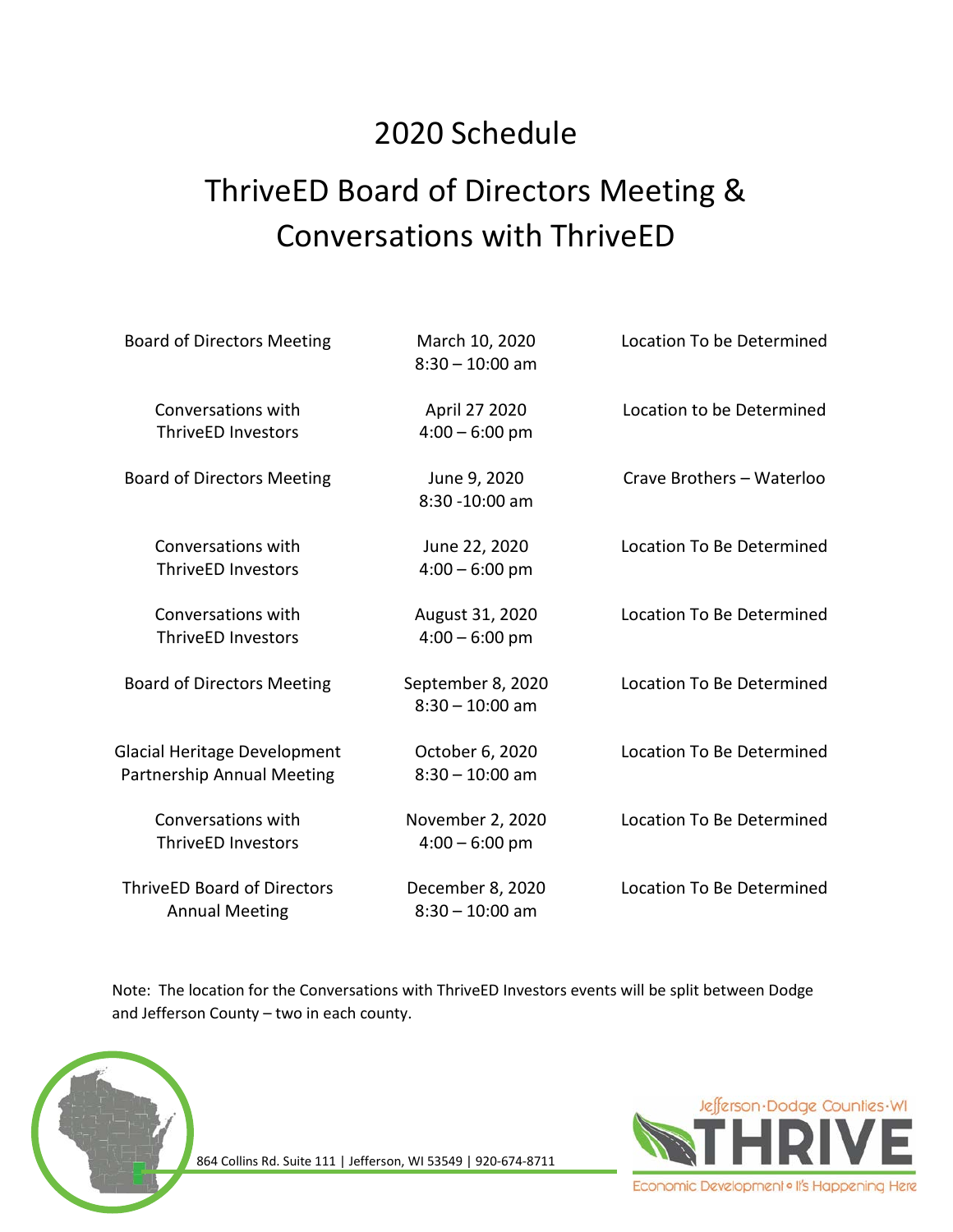# **ThriveED/JCEDC 2020 Plan of Work**

Staff compiled survey results, reviewed 2019 work and discussed work to be done in 2020 to achieve goals of 5 year Strategic Plan. The following tasks will be given priority for calendar year 2020. These are organized around the goals of Thrive ED's Strategic Plan and include work to be done by the contracted staff to the organization, as well as by the members of the Board of Directors and/or Working Committees.

*For JCEDC – the first three goals are all related to our Economic Development Work. The fourth goal is related to the Home Buyer Program, which is run under the JCEDC only.* 

## **I. BUSINESS DEVELOPMENT WORK: ON-GOING**

### Objective: *Enhance Competitiveness*

BOARD - The ThriveED Working Committee focused on Product Improvement met several times in 2019 and primarily focused on documenting water and wastewater treatment capacity available by municipality and tied to appropriate industrial sites & buildings. This proved to be a very difficult 'resource' to document and future work to document this may be replaced with questionnaires to individual municipalities to document the capacity at specific locations, rather than as a municipality as a whole.

The Product Improvement Committee needs to be revitalized and focused on:

- Gap financing or higher-risk Loan Fund(s) (individual county or two-county)
- Streamlining the permitting process
- Consistency in zoning language (i.e., manufacturing)

### Objective: *Attraction:* Procedural Initiatives: (Staff)

- Continue to add & verify sites/buildings and correlated data points
- Maintain accurate overlay maps of all TID's in the two-county area, and an overlay map of all OZ's in the site and building database
- Maintain an accurate Mill Rate sheet for all industrial park locations in both counties, updated annually, and posted on website
- Continue professional management of all investment opportunities
- Develop a matrix of available incentives by 'bucket of interest' from the businesses' perspective; i.e., support to upskill existing workers, support to hire new workers, support to add new machinery & equipment, support to purchase or new construction
- Develop a program to help municipalities 'verify' that their greenfield sites are 'Construction Ready'

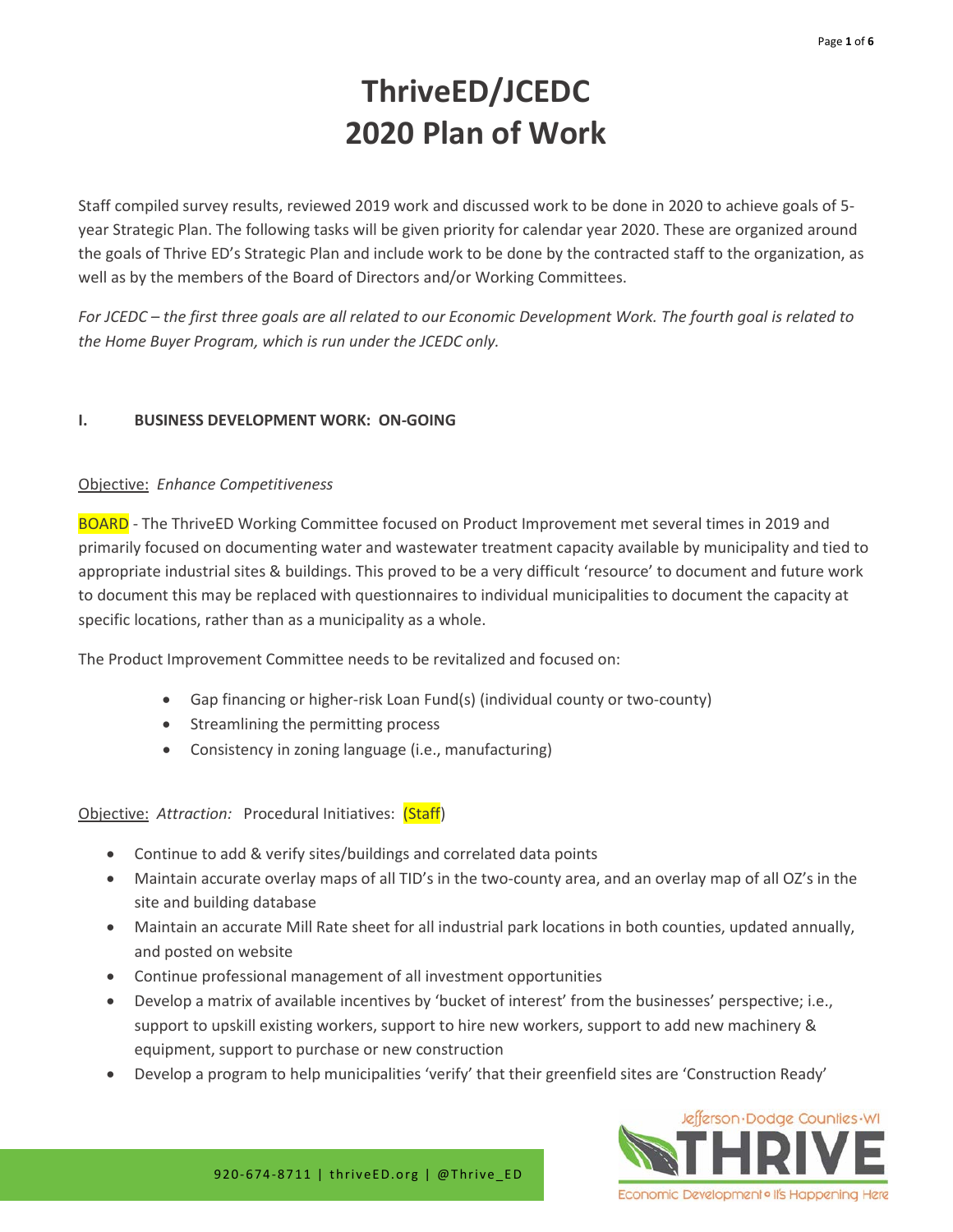Outreach/Attraction:

- Targeting businesses in the following Industry sectors, that are located within a 3-hour drive from 26/94 intersection. Sort by NAICS – for postcard mailing designed to drive them to website or directly to ThriveED:
	- o Food & Beverage Processing Industry
	- o Advanced Manufacturing industry
- Partnering for Earned Media work with existing businesses in target industry sectors to develop content for placement in appropriate trade publications for that industry sector
- Partnering for direct calls with Chicago/Milwaukee area CRE's and Site Selectors with REDO's; WEDC and surrounding EDO's as possible.
- Partnering with existing businesses to attend trade shows in target sectors, as possible

Objective: *Retain existing primary industry sector businesses and support their growth.* This is staff work and includes:

- o Continuing refinement of target lists and outreach to set up visits
- o Develop a shared repository for aggregate reporting of visits made to businesses in both counties that retains confidentiality
- o Report out quarterly on key points from businesses visited

## **II. WORKFORCE/BUSINESS RETENTION/BUSINESS ATTRACTION/ENHANCING COMPETITIVENESS INITIATIVES**

Survey responses and staff input all point to the reality of the need to address the area's lack of workers issue as a focal point to retain existing employers, to attract new employers and to promote our region as competitive.

Objective: *Strengthen efforts to ensure an ongoing pipeline of local workers to meet existing business growth demands over time.*

Reality: While many funding streams and entities exist that are 'workforce' focused; none is structured to provide links within the labor basin area in a meaningful manner*.* 



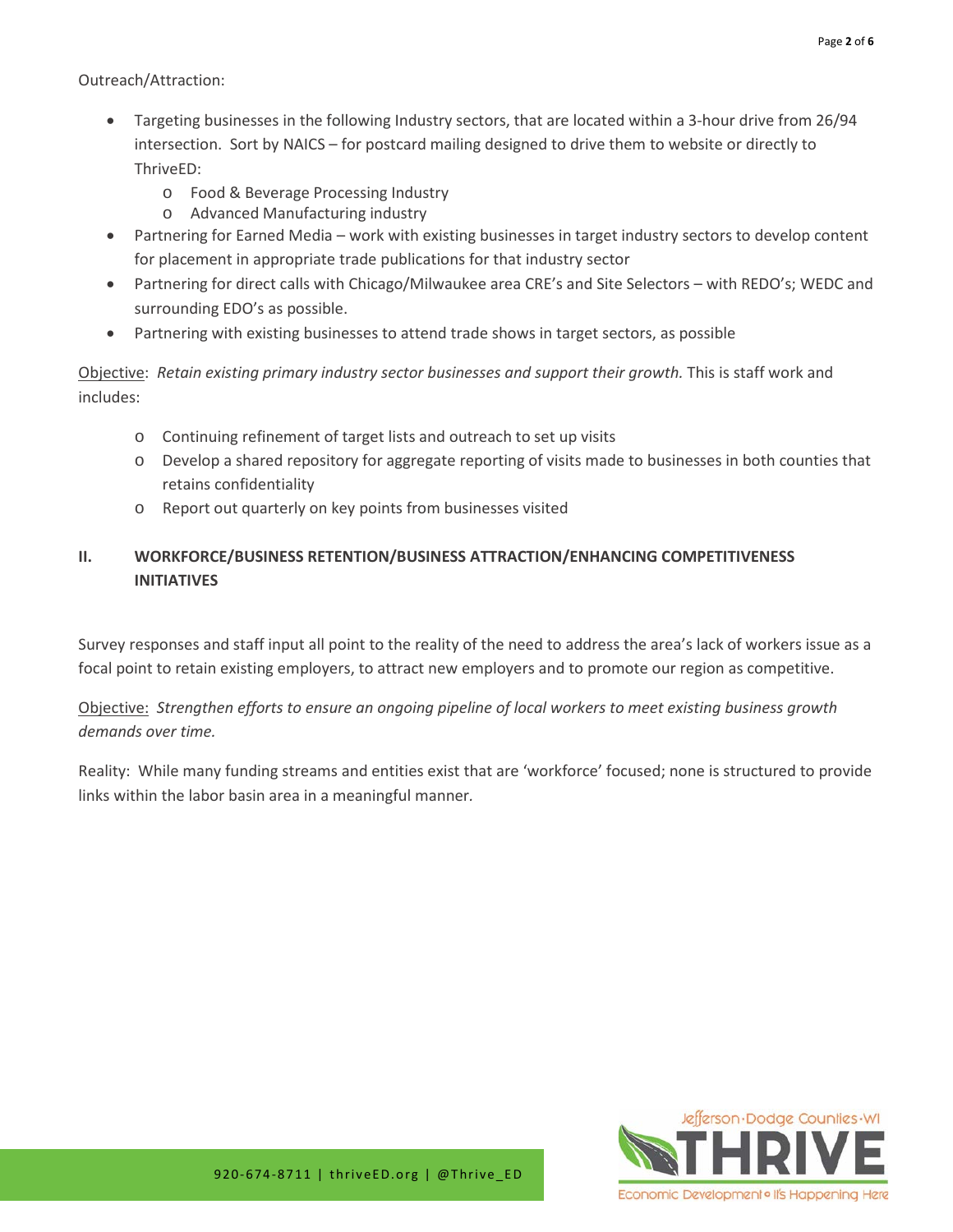#### *Proposal:*

*Pilot a program (to prove effectiveness and scalability) that links primary industry sector businesses with area K-12 institutions within the businesses' labor basin area (i.e., may be a 20-mile radius) AND Link K-12 students with ALL career opportunities that exist within their commutation area (i.e., may be a 20-mile radius). Ultimate Goal is to have a robust Business Education Alliance that ensures:*

- *Area businesses are connected to and have established relationships with their primary supplier of future workers; the K-12 population of students; families and educators that exist within their labor basin, and that;*
- *All K-12 students have the opportunity to be exposed to ALL the career options that exist close to home.*

**Launch initiative in one community** (possibly Juneau). Proposal hinges on identifying an existing team member or hiring a contract team member to focus on working with Dodgeland School and the businesses located in the Juneau Industrial Park AND with Dodge County Government to:

- o Create a list of all employers within a 20-mile radius of Dodgeland School District facility
- o Document ALL the career opportunities available at all these employer's facilities in the 20-mile radius;
- o Identify a primary set of contacts at Dodgeland School District to allow for ease of setting up employer tours; promoting YA opportunities; bringing business representatives into the classrooms to talk about careers close to home, etc.
- o Identify a primary contact at businesses interested in promoting career opportunities to K-12 students enrolled at Dodgeland SD
- o Expand business focus to link them with all K-12 education institutions within a 20-mile radius of them; and establish contacts at those K-12 institutions for businesses to get more engaged in future worker pipeline development.

**Documenting the Workers**: The number one issue driving new business investments is access to workers. To be competitive, we must be able to tell anyone making or influencing decisions about new business investments the story of our workforce as we understand it today – and the story of our future workforce.

Our 2018 Labor Availability Analysis documented a point-in-time summary of possible workers for businesses in the manufacturing sector only. Consistent input from businesses considering investments in our region and from site selectors, indicate a need to document today and tomorrow's workers. Tomorrow's workers include K-12 students in our region (or within labor basin areas). Decision makers want to know more about that population, and are looking for data that tracks trends in that population; such as increases/decreases in enrollment, students graduating, students learning specific skills, etc.

**Proposal:** As money allows, conduct a skill analysis of working aged residents within the labor basin (target area TBD). Done well, we should be able to create a point in time summary of 'transferrable skills' and creativity, which translates to businesses and site selectors as a high degree of teach-ability.

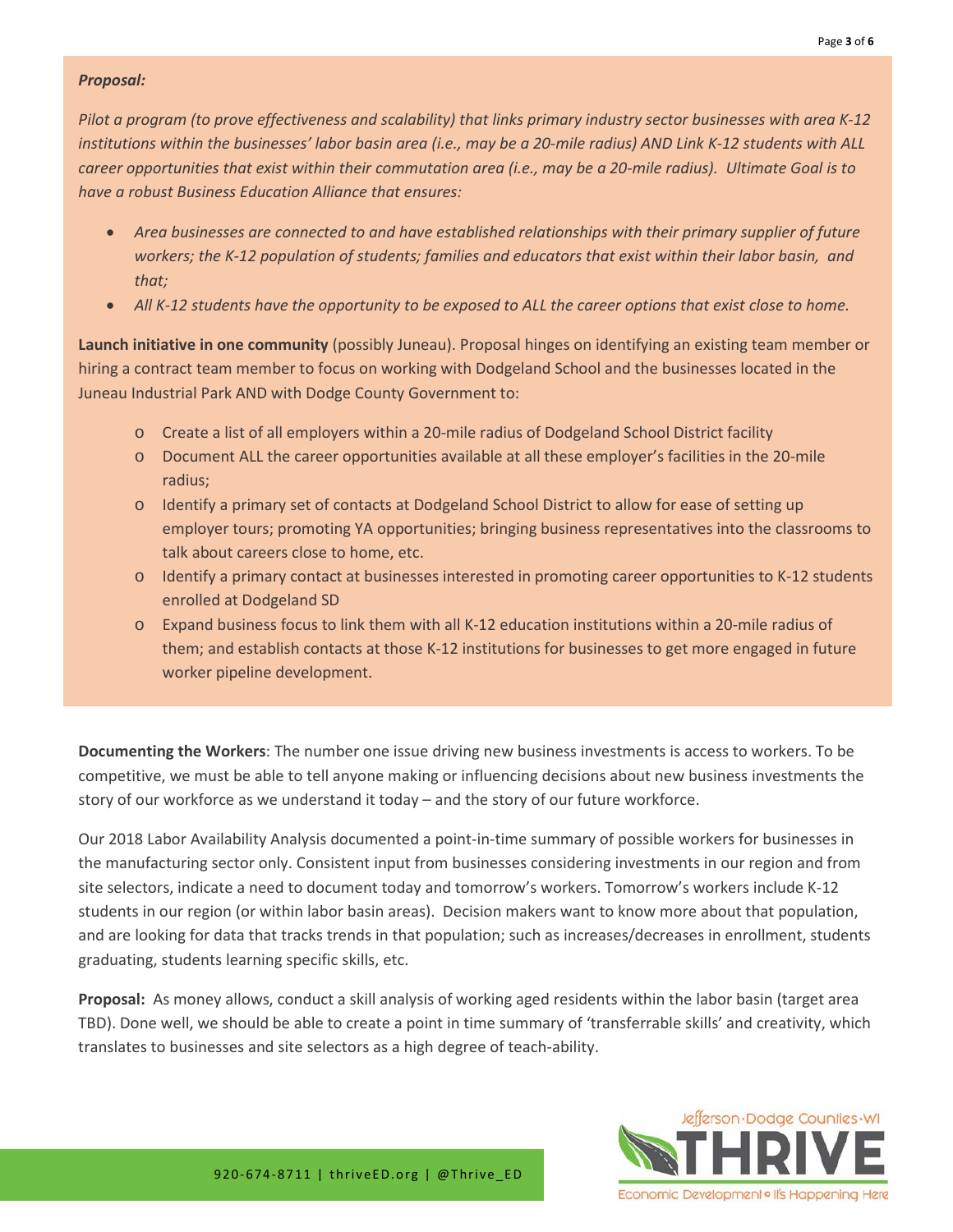Internally, staff will continue to track enrollment numbers in all K-12 institutions in the region, and track changes over time. We will continue to rely upon outside sources for information on enrollment, as well as information on numbers of school-aged residents being home schooled, etc.

## **III. BRANDING/MARKETING/COMMUNICATIONS WORK: ONGOING**

All work under this section is designed to support the efforts listed above with a focus on:

- o Increasing business investment opportunities
- o Strengthening the worker pipeline
- o Driving traffic to the website
- o Building awareness of the Heart of the Heartland region as a prime business investment destination
- o Promoting ThriveED as key source of economic development information for the region
- o Building private and public sector financial support for economic development efforts

Objective: *Support Business Development & Workforce Development Goals with Branding/Marketing & Communications*

- Continue development of all "Readiness" materials and necessary databases; ONGOING and includes:
	- Refining 'boiler plate' WHY messaging
	- Data gathering and research that builds the competitive messaging.
	- Location-specific 'why' messaging for key real estate that meets the needs of target industry sector businesses
	- Refresh marketing materials to reflect Heart of the Heartland imagery
- o Developing and Implementing Targeted Outreach Campaigns: FAB Q120, Advance Mfg. Q220, Site Selectors/CREs Q320 work includes:
	- **Design/develop marketing materials tailored for specific target audiences and each** distribution channel
	- Refine/validate contact information for each target audience segment:
		- FAB decision makers within 3-hour drive
		- Advanced Manufacturing decision-makers within 3-hour drive
		- Site Selectors/CRE's
	- Identify appropriate distribution channels for each target audience

Objective: *Build awareness of business investment advantages in the region and of ThriveED as a resource*.

- o Earned Media: ONGOING
	- Develop & Strengthen relationships with local/regional/state media
	- Identify key FAB & Advanced Manufacturing trade publications
	- Develop 'co-authored' articles with businesses in FAB & Advanced Manufacturing for publication in key industry trade magazines/e-zines, etc. (businesses making capital

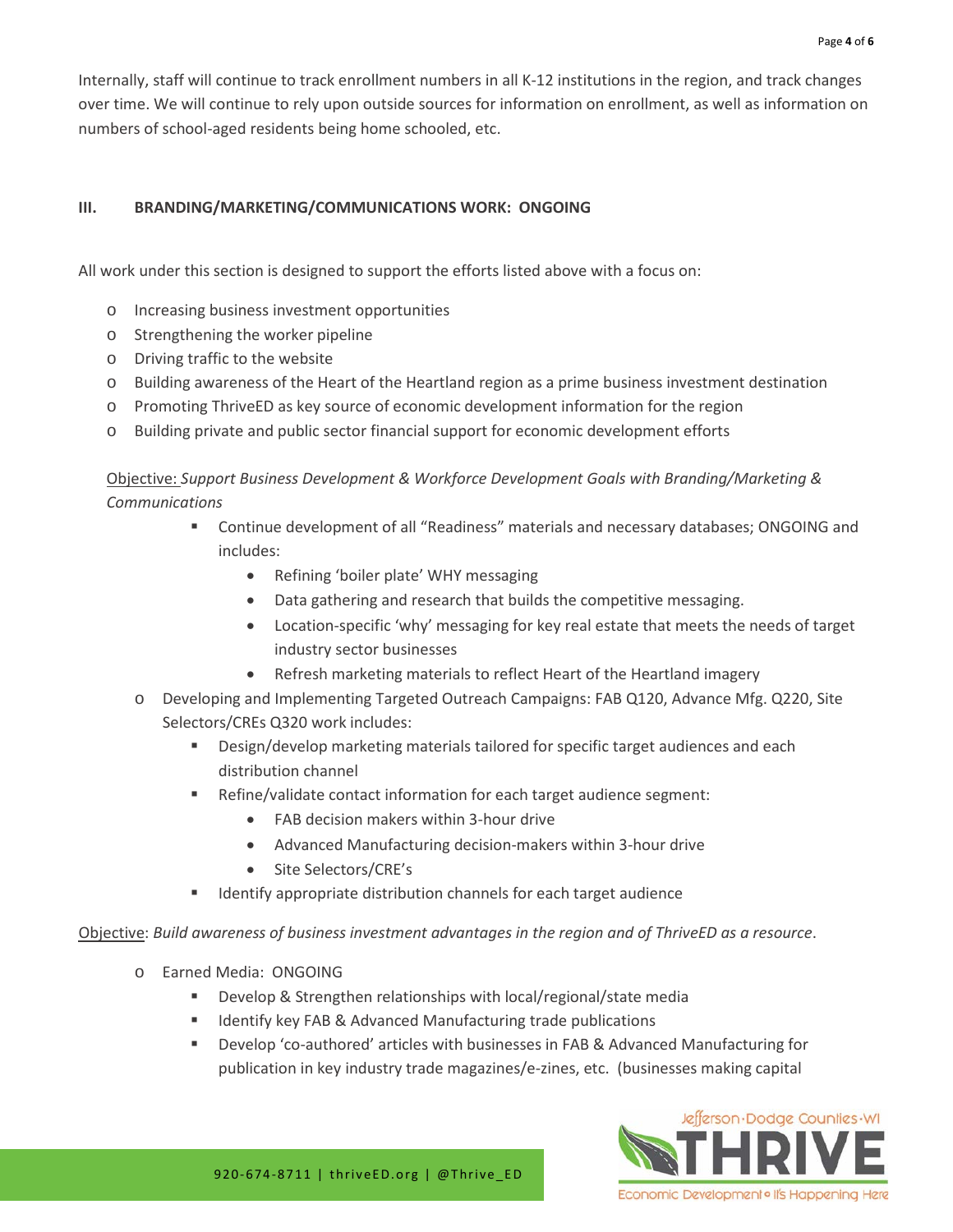investments - articles focused on growing your business and partnering with your economic development team)

- Expand regional/local/state media contacts to promote earned media opportunities
- o Social Media: Focus on LinkedIn and Twitter, some FB for JCEDC ONGOING
- o Promote ThriveED events and work on social media
- o Engage with investors on social media to amplify their message and support their endeavors
- o Share articles related to economic development trends and news on a regular basis
- o Website: Continuous updating of content, databases ONGOING
	- Backlinks: Make backlinks available to organizations that wish to link back to ThriveED or homebuyer site
	- **Development of "hot Maps" that show where ThriveED has assisted projects;**
	- Develop themed 'micro-sites' ONGOING focused on workforce-related or key ED-related content;
- o Events/Presentations
	- Add in up to 6 'education sessions' in conjunction with JCEDC board meetings and invite ThriveED board/investors, prospects, elected officials and the general public to attend
	- Annual Meetings of the Partnership and the Board of Directors: (TBD)
		- Identify speakers
		- BOARD WORK: secure sponsors for events
	- **PED 20 FORD EXECUTE:** Develop themed presentations to be delivered across the two counties, focused on "Improving our Competitiveness."
		- Target audiences: Municipal boards, committees, planning, permitting, zoning staff, etc.
		- Potential to 'share hosting' with others
	- Continue Conversations with ThriveED event series Work with board to secure hosts to underwrite these events

Objective: *Retain and Grow Private Sector Investment to support Thrive ED efforts over time.* ONGOING

INVESTOR OUTREACH: BOARD WORK – develop an IRC Strategy

• Work with Steering Committee and Investor Relations Committee to develop plan to enhance Board development/investor attraction efforts

#### Objective: *Communicate and Update Dodge & Jefferson County audiences*

- o ThriveED Annual Report: Published each year and disseminated widely within 4 weeks of publication
- o JCEDC Annual Report: Published each Spring and disseminated to municipalities in Jefferson County
- o E-updates: current list of ~145; 30% opened. ONGOING
- o Economic Development Minute video series 1-2 per month. Short videos providing brief best practices info about economic development related issues (e.g., confidentiality, development ready sites) Videos shared with Update audience, on social media and website.